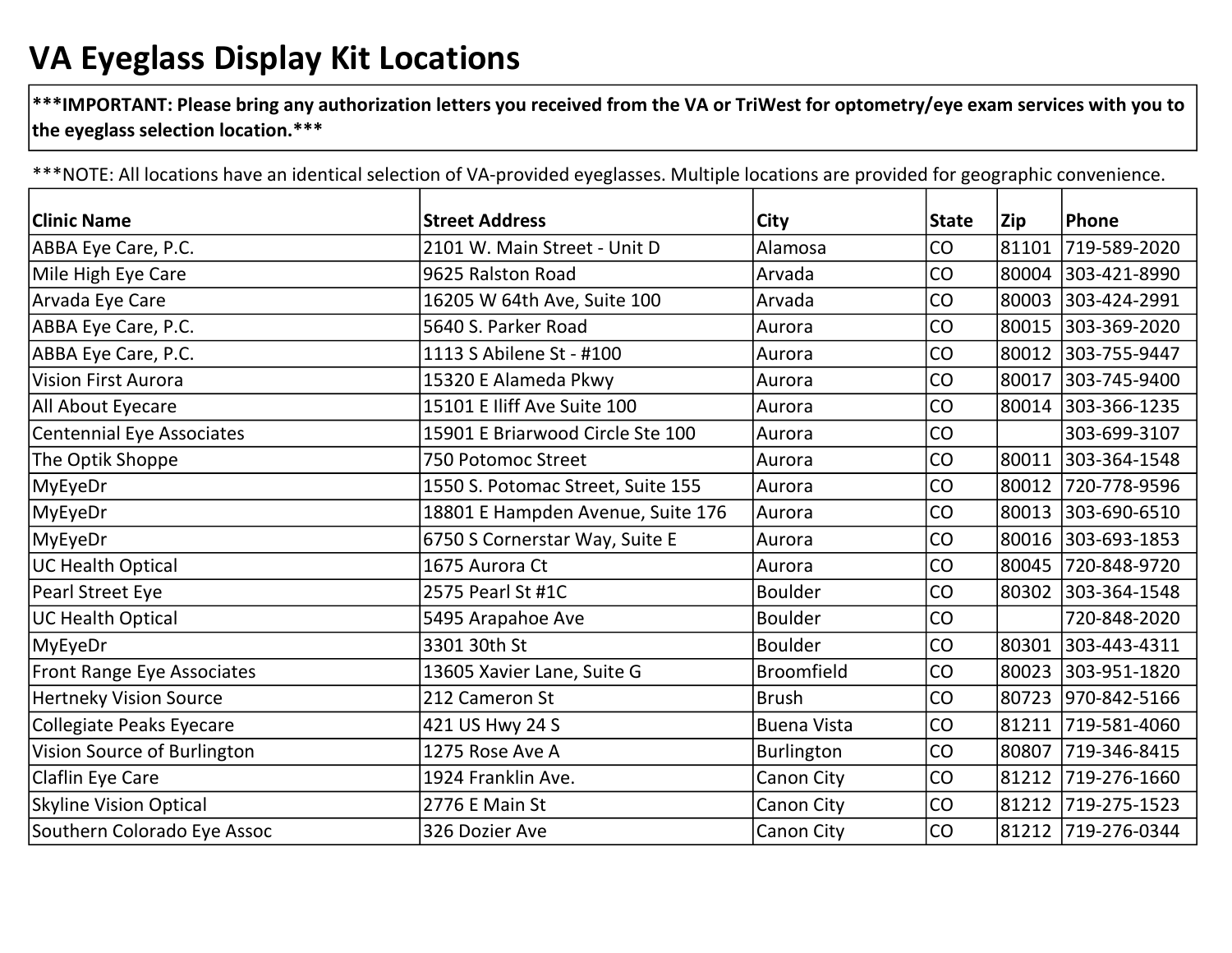| <b>Black Diamond Eye Care</b>          | 250 Max Drive #101             | <b>Castle Pines</b>     | CO        |       | 80108 303-688-5066 |
|----------------------------------------|--------------------------------|-------------------------|-----------|-------|--------------------|
| <b>Front Range Family Eye Care</b>     | 409A South Wilcox              | <b>Castle Rock</b>      | <b>CO</b> |       | 80104 303-688-4044 |
| Jay Philippe, OD                       | 201 S Wilcox                   | Castle Rock             | CO        |       | 80104 303-660-0044 |
| <b>Black Diamond Eye Care</b>          | 3993 Limelight Ave, Unit F     | <b>Castle Rock</b>      | <b>CO</b> |       | 80109 303-688-3611 |
| Eye Care Consultants                   | 8586 E. Arapahoe Road - #100   | Centennial              | CO        |       | 80112 303-771-4221 |
| MyEyeDr                                | 6881 S Yosemite Street         | Centennial              | <b>CO</b> | 80112 | 303-393-8378       |
| Veterans Optometry Partners of America | 530 Communication Circle       | <b>Colorado Springs</b> | <b>CO</b> |       | 80905 719-596-2020 |
| Veterans Optometry Partners of America | 350 Printers Parkway           | <b>Colorado Springs</b> | <b>CO</b> |       | 80910 719-596-2020 |
| Martin Vision/Impressive Eyes Optical  | 358 Main Street                | <b>Colorado Springs</b> | <b>CO</b> |       | 80911 719-391-2000 |
| <b>Mountain View Vision</b>            | 6071 E Woodmen Road #205       | <b>Colorado Springs</b> | CO        | 80923 | 719-380-6808       |
| <b>Eagle Eyes North</b>                | 1955 Dominion Way #110         | <b>Colorado Springs</b> | <b>CO</b> | 80918 | 719-528-8148       |
| <b>Citadel Vision Center</b>           | 3510 Galley Road #101          | <b>Colorado Springs</b> | <b>CO</b> |       | 80909 719-597-4423 |
| Eagle Eyes South                       | 2750 S Academy Blvd            | <b>Colorado Springs</b> | <b>CO</b> | 80916 | 719-591-8889       |
| Archdale Eyecare                       | 1541 S 8th Street              | <b>Colorado Springs</b> | <b>CO</b> |       | 80905 719-577-4400 |
| Archdale Eyecare                       | 7095 Lexington Drive           | <b>Colorado Springs</b> | <b>CO</b> |       | 80918 719-638-4010 |
| Pikes Peak Eye Care                    | 710 N Circle Dr                | <b>Colorado Springs</b> | <b>CO</b> | 80909 | 719-632-1587       |
| <b>Tidswell Eyecare</b>                | 1625 E Platte Ave              | <b>Colorado Springs</b> | <b>CO</b> | 80909 | 719-632-3561       |
| Kara Fedders, OD PC                    | 707 S 8th St                   | <b>Colorado Springs</b> | <b>CO</b> |       | 80905 719-477-0274 |
| ABBA Eye Care, P.C.                    | 4430 N Nevada Ave              | <b>Colorado Springs</b> | <b>CO</b> |       | 80907 719-635-2020 |
| ABBA Eye Care, P.C.                    | 6220 Woodmen Park View         | <b>Colorado Springs</b> | <b>CO</b> | 80923 | 719-634-2020       |
| ABBA Eye Care, P.C.                    | 1813 N. Circle                 | <b>Colorado Springs</b> | <b>CO</b> |       | 80909 719-632-2020 |
| ABBA Eye Care, P.C.                    | 1130 Lake Plaza Drive - #130   | <b>Colorado Springs</b> | <b>CO</b> |       | 80806 719-578-2020 |
| Powers Eye Center                      | 6160 Tutt Blvd #220            | <b>Colorado Springs</b> | <b>CO</b> | 80923 | 719-598-5068       |
| Peak Vision Optical                    | 3155 N Union Blvd              | <b>Colorado Springs</b> | <b>CO</b> |       | 80907 719-630-3937 |
| <b>RidgeView Optometry</b>             | 8540 Scarborough Dr, Suite 240 | <b>Colorado Springs</b> | <b>CO</b> | 80920 | 719-495-5904       |
| <b>Bettner Vision</b>                  | 9205 N Union Blvd #110         | <b>Colorado Springs</b> | <b>CO</b> |       | 80920 719-282-0400 |
| CV Eyecare                             | 3810 Bloomington Street        | <b>Colorado Springs</b> | <b>CO</b> | 80922 | 719-622-1529       |
| CV Eyecare/Lenscrafters                | 750 Citadel Dr, Ste 3114       | <b>Colorado Springs</b> | <b>CO</b> |       | 80909 719-591-0199 |
| CV Eyecare                             | 9670 Prominent Point NE        | <b>Colorado Springs</b> | <b>CO</b> |       | 80924 719-495-0856 |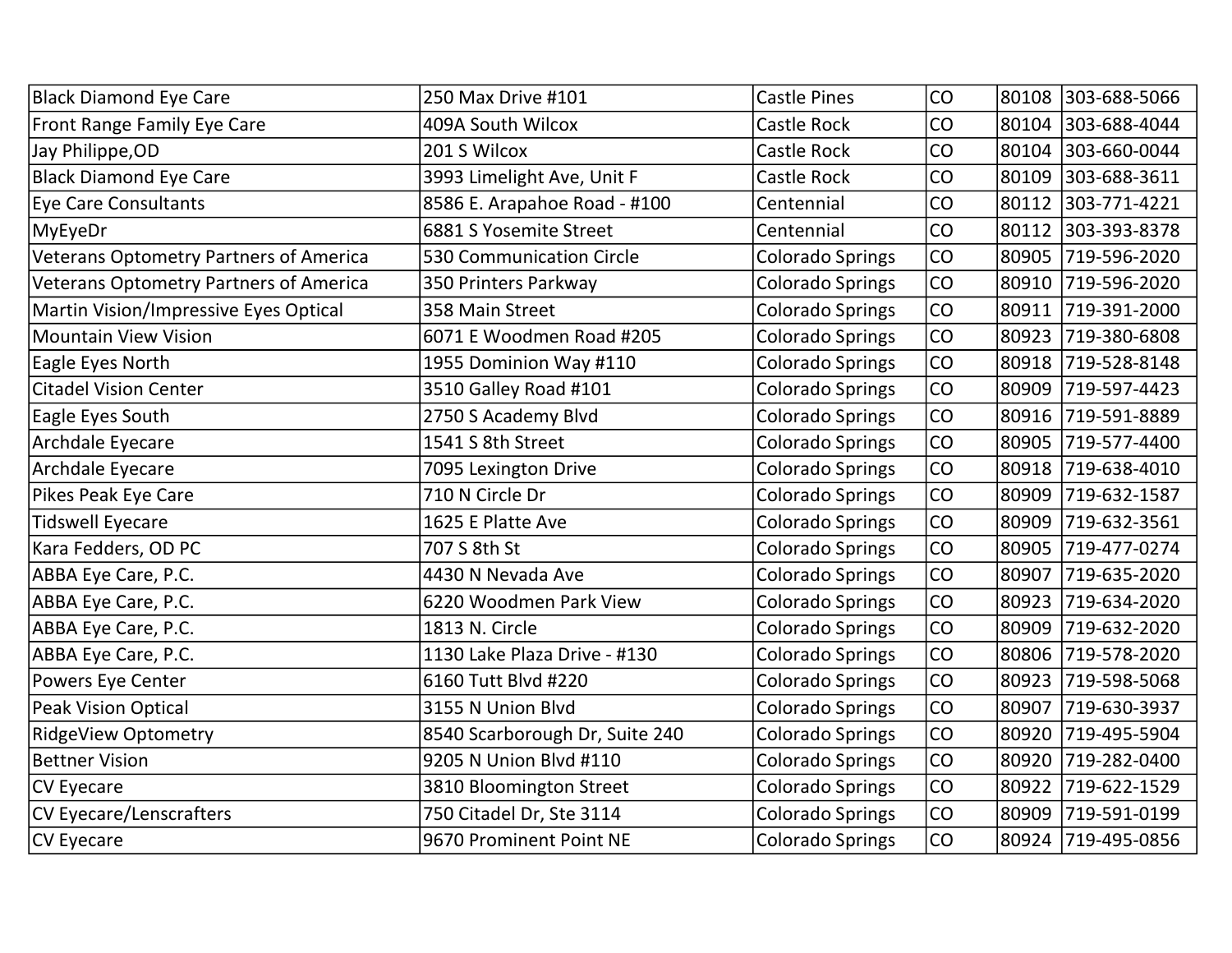| <b>Alpine Vision</b>                          | 6091 N Academy Blvd                   | <b>Colorado Springs</b> | CO |       | 80918 719-520-3333 |
|-----------------------------------------------|---------------------------------------|-------------------------|----|-------|--------------------|
| Northgate Vision Center                       | 11265 Oracle Blvd, Suite 120          | <b>Colorado Springs</b> | CO |       | 80921 719-487-1511 |
| Spectrum Eye Care                             | 13530 Northgate Estates Dr #200       | Colorado Springs        | CO | 80921 | 719-593-2333       |
| <b>Vision Institute</b>                       | 320 E Fontanero Suite 201             | Colorado Springs        | CO | 80907 | 719-559-2020       |
| Infocus Eyecare, PLLC                         | 1234 E Woodmen Rd Ste 120             | <b>Colroado Springs</b> | CO |       | 719-602-4082       |
| <b>Vision Institute</b>                       | 5278 N Nevada Ave St 120              | <b>Colorado Springs</b> | CO |       | 719-471-4000       |
| North Range Eye Care                          | 15209 E 103rd Place #1200             | <b>Commerce City</b>    | CO | 80022 | 720-499-8349       |
| <b>Elite Vision</b>                           | 4195 Centennial Blvd                  | <b>Colorado Springs</b> | CO |       | 719-471-1107       |
| Front Range Family Eye Care                   | 4809 Argonne Street #250              | Denver                  | CO | 80249 | 720-353-4972       |
| ABBA Eye Care, P.C.                           | 700 Delaware Street                   | Denver                  | CO | 80204 | 303-825-2286       |
| ABBA Eye Care, P.C.                           | 1685 S Colorado Blvd - Unit O         | Denver                  | CO | 80222 | 303-757-6897       |
| <b>Vision First Denver</b>                    | 200 Quebec Street Bldg 600A, #107     | Denver                  | CO |       | 80230 303-361-6600 |
| <b>Care Vision Centers</b>                    | 5560 W 44th Ave                       | Denver                  | CO | 80212 | 303-421-2424       |
| <b>Mayfair Vision Clinic</b>                  | 1336 Leyden Street                    | Denver                  | CO |       | 80220 303-333-9898 |
| Central Denver Eye Care                       | 1041 Acoma Sr                         | Denver                  | CO | 80204 | 720-255-2412       |
| The Vision Coverage of Colorado Team          | 5489 N Xenia St                       | Denver                  | CO | 80238 | 720-295-5356       |
| Hines                                         | 2480 S Downing St, Suite G-30         | Denver                  | CO | 80210 | 303-364-1548       |
| MyEyeDr                                       | 1050 17th Street, Suite A110          | Denver                  | CO | 80265 | 303-298-9410       |
| MyEyeDr                                       | 2795 South Colorado Blvd              | Denver                  | CO | 80222 | 303-782-0470       |
| <b>True Eye Care</b>                          | 2515 Eliot St                         | Denver                  | CO |       | 303-322-4652       |
| Levinson Eye Clinic                           | 4545 E 9th Ave #270                   | Denver                  | CO | 80220 | 303-393-0347       |
|                                               | <b>Volunteers of America Buidling</b> |                         |    |       |                    |
| <b>Veterans Optometry Partners of America</b> | 1247 Santa Fe Drive                   | Denver                  | CO | 80204 | 719-596-2020       |
| <b>Brookridge Eyecare</b>                     | 5116 S Broadway                       | Englewood               | CO | 80113 | 303-761-3285       |
| <b>Vision Source Firestone</b>                | 6120 Firestone Blvd #403              | Firestone               | CO | 80504 | 720-966-2020       |
| Dr. David Simonson, OD                        | 301 Denver Ave                        | Fort Lupton             | CO |       | 80621 303-857-6550 |
| Kiowa EyeCare Center                          | 231 Prospect St Suite B               | Fort Morgan             | CO |       | 80701 970-867-3937 |
| ABBA Eye Care, P.C.                           | 7975 Fountain Mesa Road               | Fountain                | CO | 80817 | 719-573-2020       |
| Carbon Valley Eye Care                        | 5900 Keyes St, Suite 101              | Frederick               | CO |       | 80504 303-833-1056 |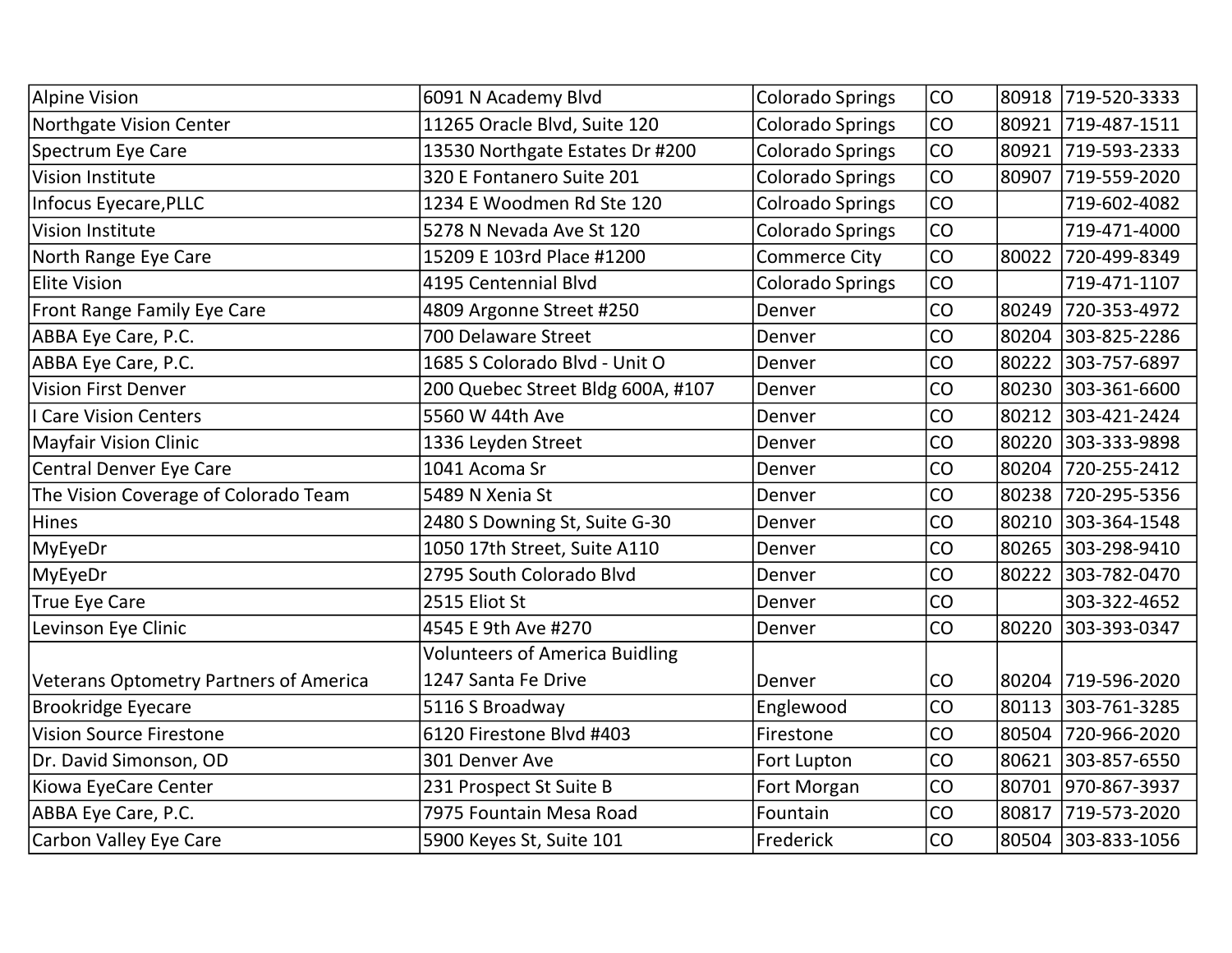| Parkview Family Eye Center                  | 3545 W 12th St Ste 101             | Greeley                  | CO |       | 80634 970-352-4200 |
|---------------------------------------------|------------------------------------|--------------------------|----|-------|--------------------|
| Front Range Family Eye Care                 | 4920 South Yosemite C-5            | <b>Greenwood Village</b> | CO |       | 80111 303-220-5100 |
| ABBA Eye Care, P.C.                         | 8547 E Arapahoe Rd - Unit H        | <b>Greenwood Village</b> | CO |       | 80112 303-741-0827 |
| ABBA Eye Care, P.C.                         | 420 N. Main                        | Gunnison                 | CO |       | 81230 970-641-2020 |
| <b>Highlands Ranch Vision Center</b>        | 8925 Ridgeline Blvd #107           | <b>Highlands Ranch</b>   | CO |       | 80129 303-791-2727 |
| MyEyeDr                                     | 200 W. County Line Road, Suite 150 | <b>Highlands Ranch</b>   | CO |       | 80129 303-794-2433 |
| MyEyeDr                                     | 9370 S Colorado Blvd, Suite A4     | <b>Highlands Ranch</b>   | CO |       | 80126 720-344-2020 |
| Ark Valley/Ballantyne Vision Care           | 302 W 3rd St                       | La Junta                 | CO |       | 81050 719-383-0134 |
| ABBA Eye Care, P.C.                         | 314 Colorado Ave.                  | La Junta                 | CO |       | 81050 719-384-2020 |
| Insight Eyecare Center                      | 2290 Kipling Street                | Lakewood                 | CO |       | 80215 303-238-9900 |
| <b>Family Vision Associates</b>             | 7586 W Jewell Ave #104             | Lakewood                 | CO |       | 80232 303-233-7575 |
| <b>Black Diamond Eye Care</b>               | 8585 W 14th Ave, Suite C           | Lakewood                 | CO |       | 80215 303-238-4357 |
| Drs Matabo Optometrists LLC                 | 200 Union Blvd Ste 415             | Lakewood                 | CO |       | 80228 303-988-2777 |
| <b>Elite Eyecare</b>                        | 3355 S Wadsworth Blvd G-123        | Lakewood                 | CO |       | 80227 303-969-0777 |
| <b>Foothills Vision Center</b>              | 12810 W Alameda Pkwy, Unit B       | Lakewood                 | CO |       | 80228 303-986-5565 |
| MyEyeDr                                     | 2766 S Wadsworth Blvd              | Lakewood                 | CO |       | 80227 303-935-2020 |
| ABBA Eye Care, P.C.                         | 1500 South Main Street             | Lamar                    | CO |       | 81052 719-336-0417 |
| Ark Valley/Ballantyne Vision Care           | 1607 S Main St                     | Lamar                    | CO |       | 81052 719-336-3311 |
| Lake County Vision Center (LCVC)            | 711 Harrison Ave #C-2, PO Box 12   | Leadville                | CO |       | 80461 719-486-2505 |
| Insight Eyecare Center                      | 7335 South Pierce Street           | Littleton                | CO |       | 80128 303-932-1919 |
| A to Z Eye Care                             | 13402 W Coal Mine Ave #120         | Littleton                | CO |       | 80127 303-985-2020 |
| Eyetopia Eyecare                            | 8089 S Lincoln St #103             | Littleton                | CO |       | 80122 303-471-2015 |
| Visionaire Eye Consultants @ Sterling Ranch | 8155 Pinery River Ave #120         | Littleton                | CO | 80125 | 720-453-1980       |
| Colorado Eye Consultants                    | 8381 South Park Lane               | Littleton                | CO |       | 80120 303-730-8024 |
| Front Range Family Eye Care                 | 9045 Forsstrom Drive               | Lone Tree                | CO |       | 80124 303-858-8474 |
| <b>Main Street Vision Care</b>              | 412 Main Street                    | Longmont                 | CO |       | 80501 303-651-6700 |
| Vision Source Longmont                      | 2130 Mountain View Ave #207        | Longmont                 | CO |       | 80501 303-772-2755 |
| FocusVision                                 | 1325 Dry Creek Dr #104             | Longmont                 | CO |       | 80503 303-776-1620 |
| Associates in Family Eyecare                | 2249 W Eisenhower Blvd             | Loveland                 | CO |       | 80537 970-669-4587 |